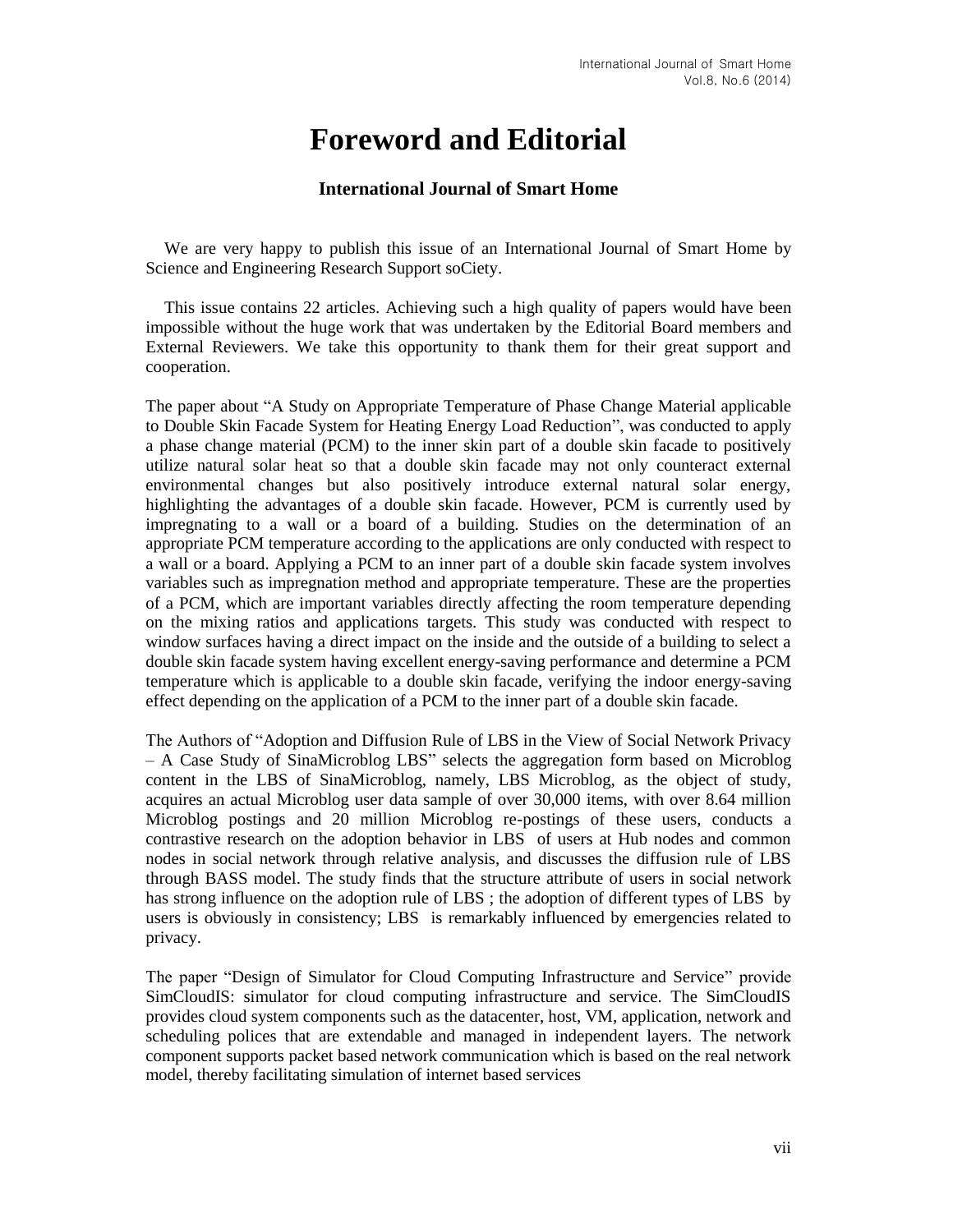In the paper "A Novel DC Power Line Carrier Technology for the Technological Process of Water Distributor in Water Injection Well" a novel DC power line carrier technology based on the Orthogonal Frequency Division Multiplexing (OFDM) technology is proposed, aiming to save the difficult communication problem between the underground and the surface. Using the signals on the power line, it includes the modulation and demodulation techniques and filter encoding technology to transmit the data.

The paper "The Service Recommendation Method based on Semantic Technology in Ubiquitous Computing" use SAWSDL (Semantic Annotation WSDL for XML Schema), which is Semantic Web Services technique. SAWSDL provides two construct: modelReference and schemaMapping to enhance WSUN service substitution method. A modelReference specifies the association between a WSDL or XML Schema component and a concept in some semantic data. Semantic annotations using modelReference help to discover substitutable operations. In addition, a schemaMapping solves the heterogeneity of I/O message structures and parameter types of operations. Consequently, even if the operation, which has same functionality of unavailable operation, has different I/O message structures and parameter types of unavailable operation. In order to recommend the operation has good quality, it defines the quality of operation. It is a criteria that user can choose the best operation. In addition, it takes a user weight for accommodation of user's requirements. The recommendation system prioritizes operation through calculating quality of operation based on user weight value. Therefore, operation by operation's priority recommends users. The system supports substitutable operation discovery mechanism using Semantic Web Services technique, and substitutable operations list to satisfy user's requirement recommend in ubiquitous environment. Therefore, user can discover substitutable operation in substitution situation. In addition, substitutable operations to fit user requirement recommend user according to weight value from user.

In the paper "Induction Power Transmission System Parameter Identification and Constant Current Control", authors proposed DC/DC circuit for dynamic adjustment method Based on the current source power transfer system. The method ensures that the transmission efficiency is the biggest. Because the power system loads the randomness of the nature, power transmission of AC induction system has the low efficiency. In order to improve the transmission efficiency, the transmission efficiency influenced factors of the system is analyzed.

Paper "Design and Implementation of Heating Saving Energy System based on CANBus" energy-saving heating system was designed using CAN technology, and different users' requirement was thought, and room control was achieved with a relatively low cost. CANbus is a modern system in reliability improvement design concept which shows the transmission distance is longer than ordinary methods, and it can hang node on the optional position in availability distance. The nodes are linked in parallel, and not interfere with each other. By using the CANbus technology, the relay output module with a radiator, thermocouple acquisition module is linked to the temperature sensor. The temperature sensor collects information from the outside system. Relay output module controls heating valve based on the temperature information, and make temperature of the room controlled automatically. Four energy-saving modes are developed in this project.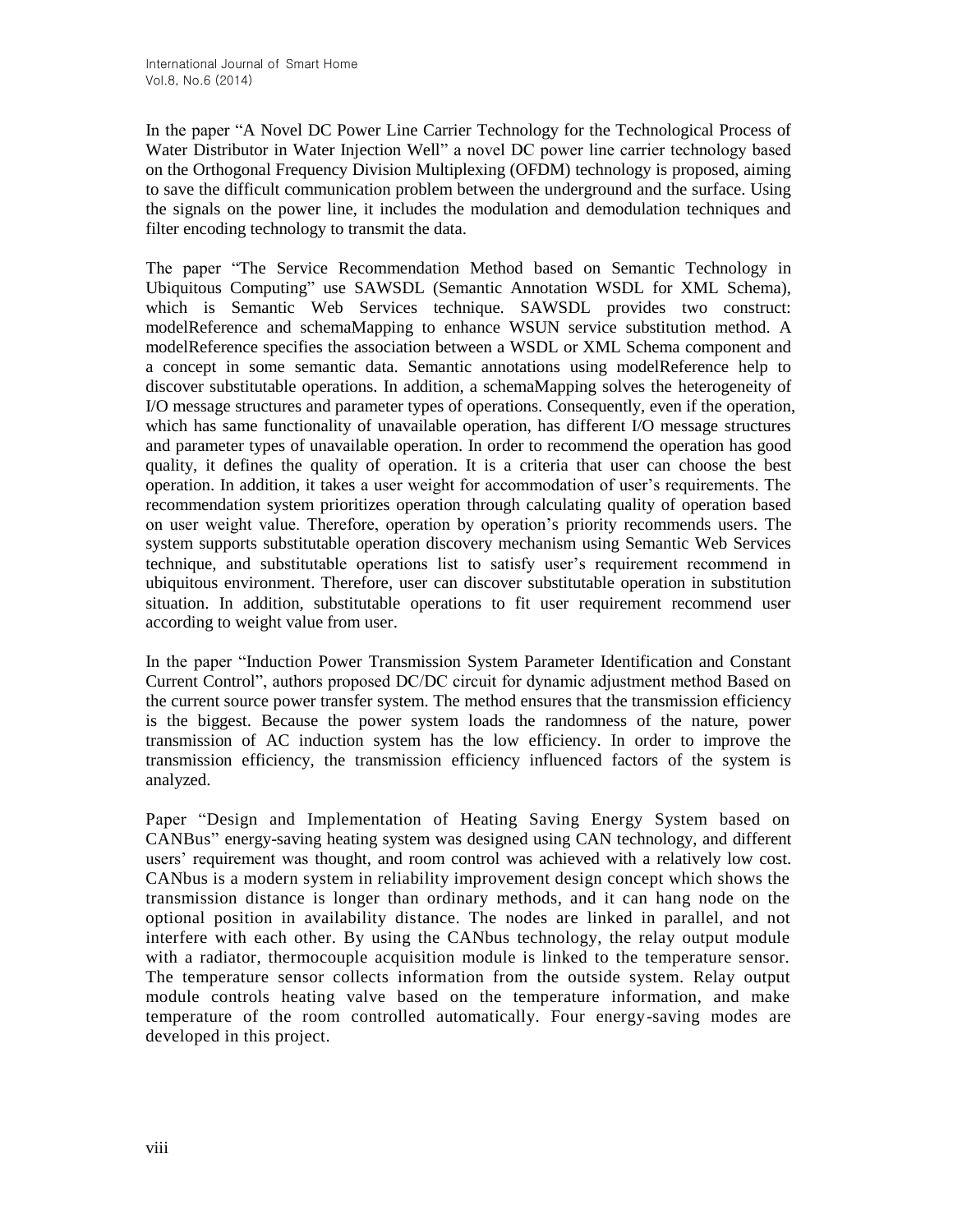The paper "IP Based Network Public Address for Intelligent Building Environment" shown experimentally the mechanism of IP based public address based on the audio streaming implementation over network. Hence, the adoption of broadcast mechanism in three-step completion process is reasonable in order to deliver high performance managed audio distribution over the LAN infrastructure. This is suitable to be applied in IP based network public address system, which reflects critical concern on the capacity of simultaneous audio channels within the network.

In the paper "Detection of Building in Natural Images with one New Discriminative Random Fields" authors presents a new Discriminative Random Fields (DRFs) framework. Based on the DRFs framework proposed by Kumar and Hebert, the following improvements have been conducted. Firstly, the interaction potential and the associated potential model are simplified. Secondly, it reduces the dimension of the multi-scale features, re-define dimension of the single-scale feature, and increase the color feature of Building. Thirdly, the quasi-Newton method with linear search and gradient descent method are adopted to solve parameters, which get a simple model and achieve good performance.

The paper "Application of Rank Sequence Localization Algorithm based on Voronoi and Spearman in WSN" proposes a rank sequence localization algorithm based on Voronoi and Spearman. First of all, the paper divides the localization space of WSN according to the Voronoi diagram, takes the polygon's points, center of gravity and the boundary intersection as virtual anchor nodes, and builds the rank sequence list for virtual anchor nodes and anchor nodes. Afterwards, the paper calculates the Spearman's rank correlation coefficient of unknown nodes sequence and optimal sequence, and realizes the weighted estimate of unknown node location through coefficient normalization.

Paper "Proposal of the Promotional Video Design Model of Culture Contents, using 3D Image Moving Technique: Applying the Augmented Reality and E-museum Concepts" is about the new expressive techniques for promotional videos for culture contents and aims to propose a new design model for making effective promotional videos using augmented reality technology and E-museum concepts. Augmented reality is one of the up-rising intelligent information technology, but has been barely used for promotional videos. However the technology enables the interaction between physical objects in the real world and virtual image though digital devices. Augmented reality opens the door for connecting real and virtual world, and invites humans to the virtual environment. There are growing numbers attempt to move off-line culture contents into on-line space. Considering the connection between culture contents and digital environment, more studies about the convergence is necessary in the cultural-art industry, especially for marketing business. Therefore, this study aims to take a brief look at augmented reality technology, and proposes the new experimental model and expressive techniques for cultural-art organizations' promotional video, which set the experiential learning environment, and enables consumers to take contents actively.

Authors of Paper "Outer P-sets and Disguise of Warning Information- Application" presented concepts including - warning information image, -disguise particle size, information circle, and pure dependence on information image, etc., and theorems including the theorem of generation about - warning information image, embedded circle of -warning information image, the theorem of embedded disguise about information image, the first recovery theorem of information image on the basis of P-sets theory in order to solve the security problems in transmission of sea typhoon early warning information image. Disguise algorithm which is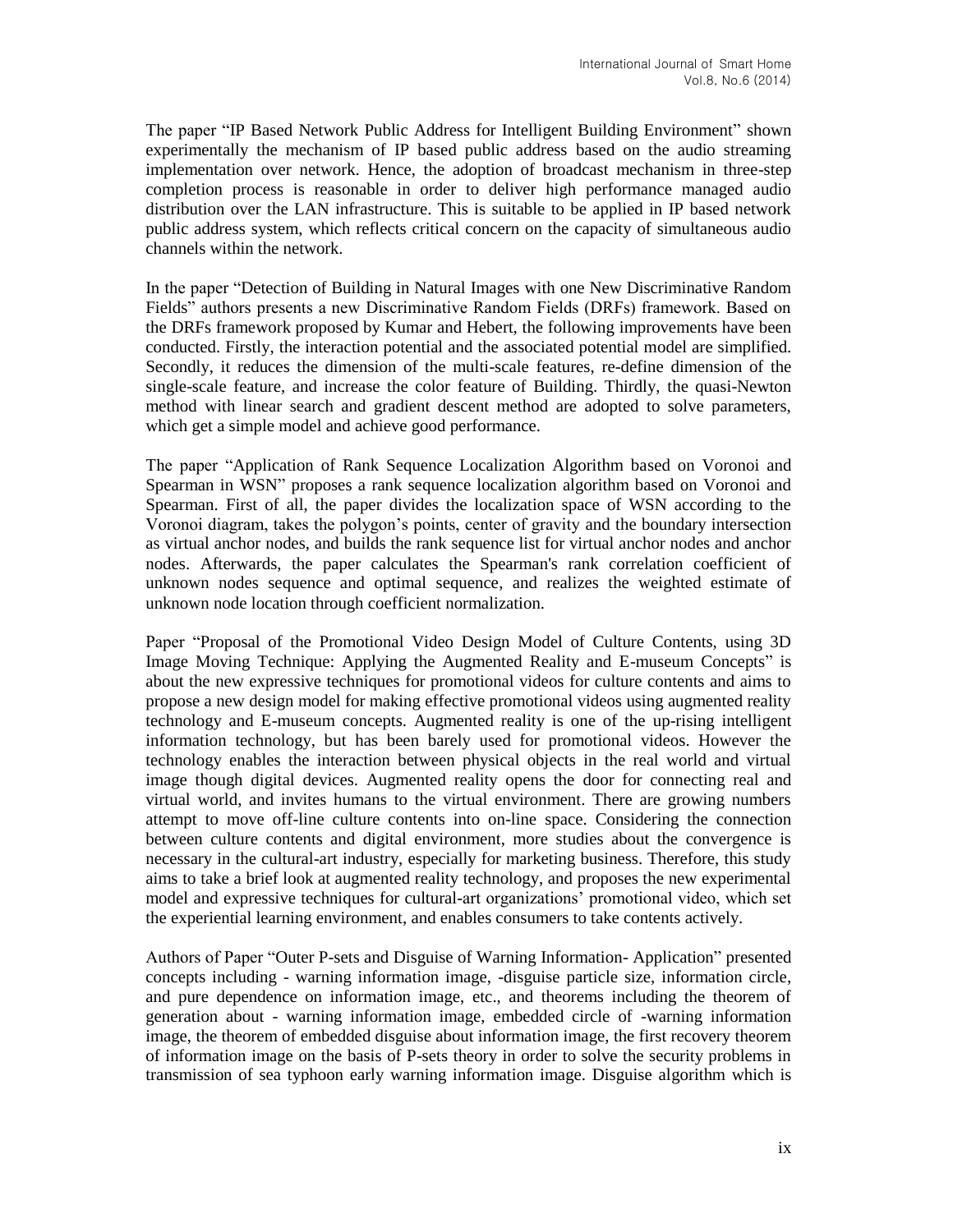original and applicable to network information is built with these theories as the guiding principle.

Authors of Paper "Analysis of RFID Application for U-healthcare System in Internet of Things" surveyed and analyzed the technologies and characteristics of RFID and its application based on IoT. In the past years, Internet of Things (IoT) has been focused and fused with wireless sensor node such as RFID, NFC tag and small sensor nodes, especially for hospital environment with mobile device. Due to the weakness characteristics of wireless signals, unauthorized person can access easier to hospital networks in wireless part than wired network systems. This may induced in several security problems.

In the paper "Design and Implementation of Smart Home System Based on ZigBee Technology" authors proposed smart home system solution. Firstly, this paper analyzes the characteristics of ZigBee technology, device types, network topologies and ZigBee protocol specification. Secondly, a design scheme of smart home system based on ZigBee technology is put forward and discussed. Then, the hardware design of ZigBee nodes based on CC2530 chip is given in detail. And, embedded programming software in each ZigBee node and user management platform software are implemented respectively using IAR and Microsoft Visual  $C++ 6.0.$ 

The Authors of "A Hybrid Simulation System for Juicing and Filling Production Line" propose a new design method by introducing virtual design technologies to develop a hybrid simulation system for juicing and filling production line, based on modeling software SolidWorks, virtual reality software EON Studio and application development software C++ Builder. It also describes our design method from aspects of process design and layout design, scene modeling, model import and route configuration, and interactive simulation control. Besides, it compares our design method with one traditional design method.

This paper "A Study on the Collection Site Profiling and Issue-detection Methodology for Analysis of Customer Feedback on Social Big Data" proposes a methodology which detects issues by analyzing diverse data patterns as a method for analyzing the Big Data of social media. The Issue-detected Methodology defines the independent variables as contents and writers which affect the spread of negative public opinions, and the dependent variables as average reaching time and speed of the issues. The influence of the negative public opinions is detected concerning issues based on the numbers of tweets and re-tweets. The service providing corporations may prepare appropriate measures by the issue detection prior to the spread of the negative public opinions.

Authors of paper "A Novel Integration Model for the Simulation of Kiln Landscape in Ancient Fu Liang Area" create virtual maps of ancient Fu Liang area and propose such constructs to unambiguously denote a novel integration model. In this model, ancient virtual maps are created by ARCGIS10.0 software and PCI9.0 software, land use changes are performed through cellular automata, decision processes are controlled beyond the multiagent, spatial optimization is represented by particle swarm optimization. It uses the simulation approach to recreate the kiln transformation of Fu Liang, Jiang Xi, annually from 1271 to 1554.

The paper "Novel Microstrip Antenna Design" presented novel, compact and low cost suspended plate antenna miniaturization design for 2.4GHz application. It is observed that